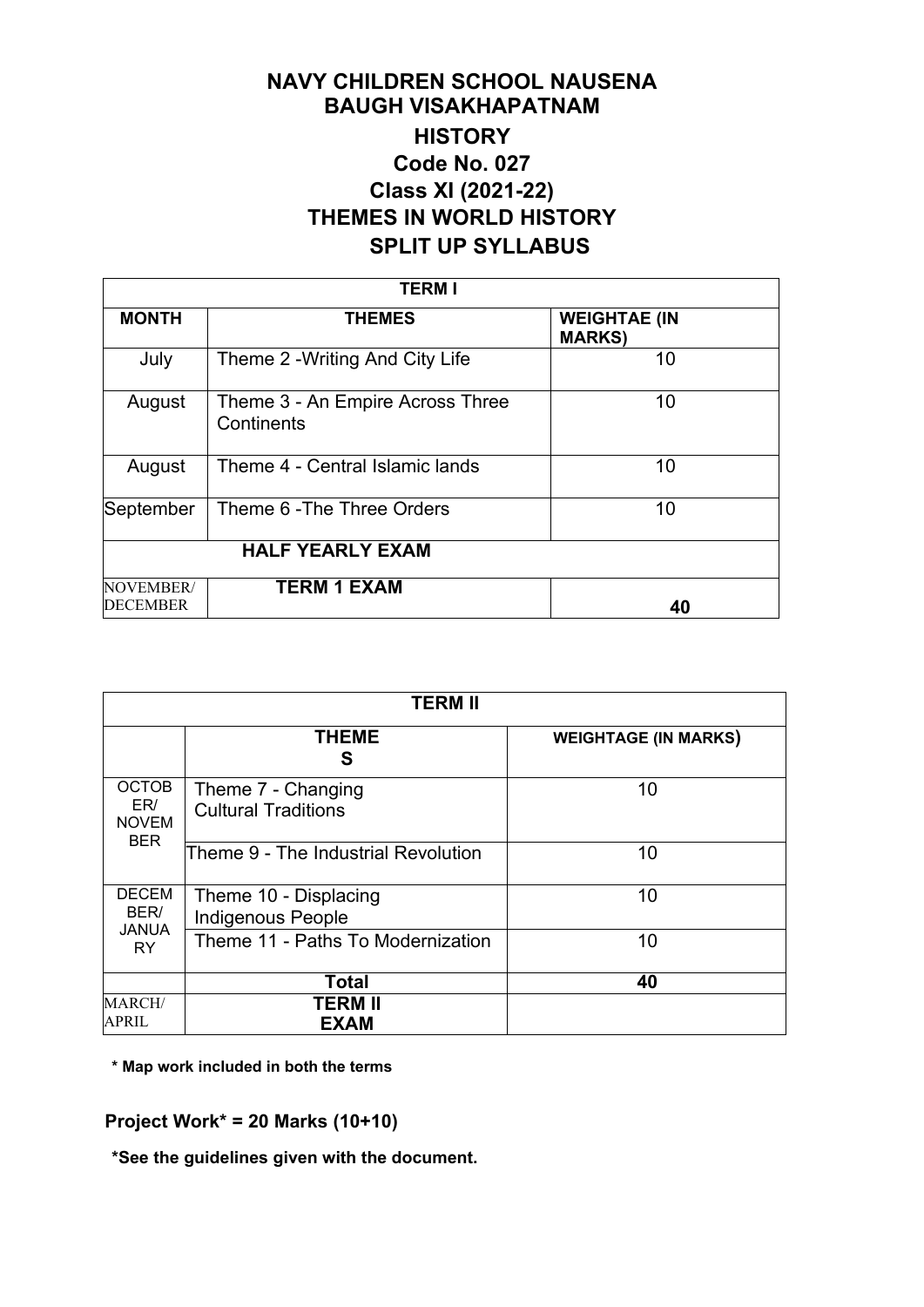|               |                     |     | -------          |
|---------------|---------------------|-----|------------------|
|               |                     |     | <b>100 Marks</b> |
|               | <b>Project Work</b> |     | 20 Marks         |
|               | Term II             | $=$ | 40 Marks         |
| Grand Total = | Term I              |     | 40 Marks         |

## **TERM-I PROJECT WORK: 10 Marks**

The teacher will assess the progress of the project work in the term I in the following manner:

| <b>Month</b> | <b>Periodic Work</b>           | <b>Assessment Rubrics</b>           | <b>Marks</b> |
|--------------|--------------------------------|-------------------------------------|--------------|
| $1 - 3$      | Instructions about Project     | Introduction, Statement of Purpose/ | 5            |
|              | Guidelines, Background         | Need and objectives of the study,   |              |
| July-        | reading Discussions on         | Hypothesis/Research Question,       |              |
| September    | Theme and Selection of the     | Review of Literature, Presentation  |              |
|              | Final Topic, Initiation/       | of Evidence, Methodology,           |              |
|              | Synopsis                       | Questionnaire, Data                 |              |
|              |                                | Collection.                         |              |
| $4 - 5$      | Planning and organisation:     | Significance and relevance of the   | 5            |
|              | forming an action plan,        | topic; challenges encountered while |              |
| October-     | feasibility or baseline study, | conducting the research.            |              |
| November     | Updating/modifying the action  |                                     |              |
|              | plan, Data Collection          |                                     |              |
| October-     | <b>Midterm Assessment by</b>   | <b>Total</b>                        | 10           |
| November     | internal examiner              |                                     |              |
|              |                                |                                     |              |